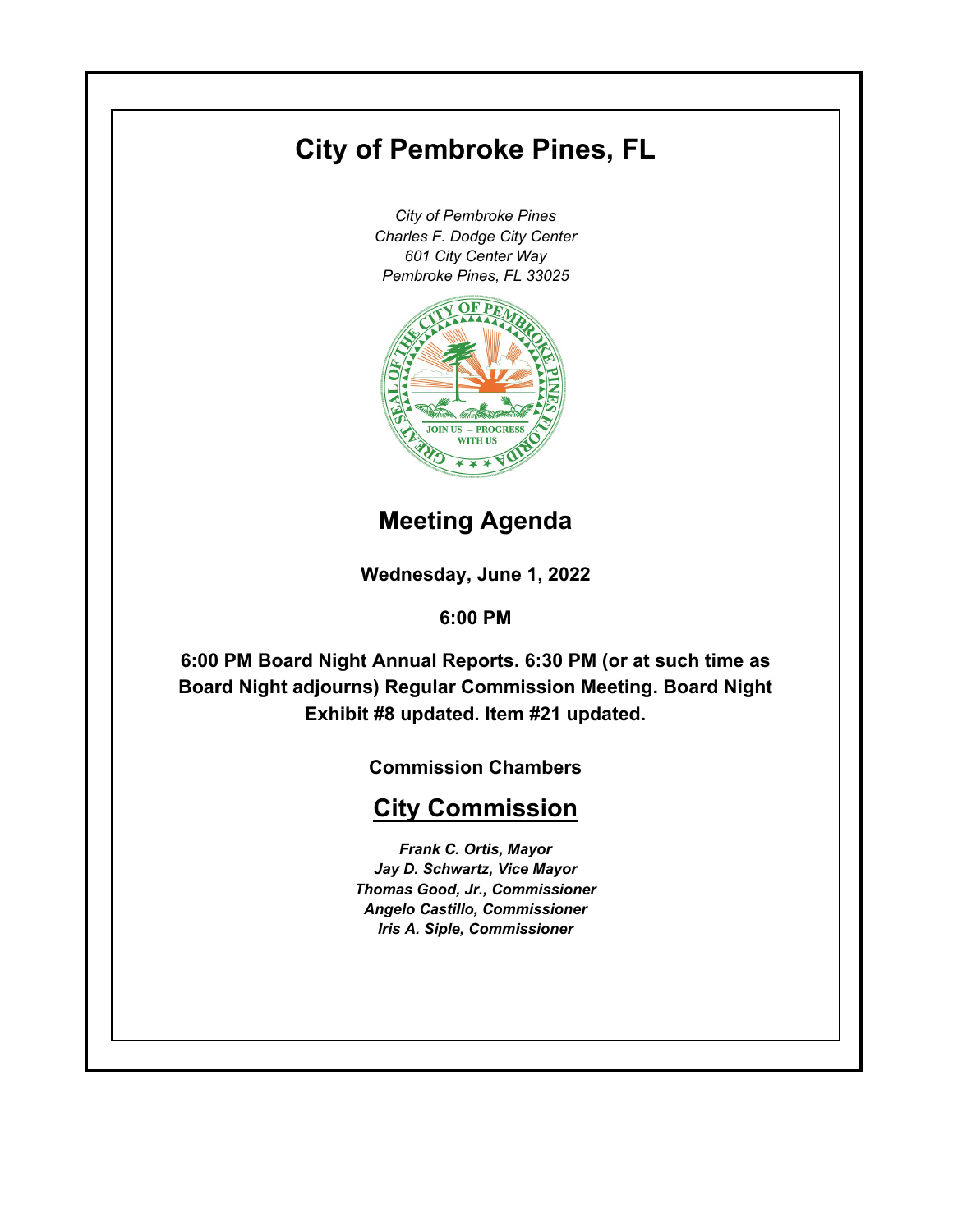# **WELCOME TO YOUR CITY COMMISSION.**

WE ARE PLEASED THAT YOU HAVE DEMONSTRATED AN INTEREST IN YOUR COMMUNITY BY ATTENDING A CITY COMMISSION MEETING. WE HOPE THAT YOU WILL ATTEND MORE OF THESE MEETINGS IN THE FUTURE.

# **COVID-19 OBSERVATIONS**

THIS MEETING IS CONDUCTED IN PERSON IN THE COMMISSION CHAMBERS AT 601 CITY CENTER WAY, PEMBROKE PINES, FLORIDA 33025, AND DUE TO RECENT CHALLENGES PRESENTED BY THE COVID-19 WORLD-WIDE PANDEMIC, RECOMMENDED ADHERENCE TO THE HEALTH AND SAFETY GUIDELINES OF THE CENTERS FOR DISEASE CONTROL (CDC) WITH REGARD TO SANITIZING, SOCIAL DISTANCING AND FACE COVERINGS TO KEEP THE PUBLIC, COMMISSION, AND STAFF SAFE, IS OBSERVED AS MAY BE AMENDED AND MODIFIED FROM TIME TO TIME.

# **WHO ARE THE CITY COMMISSIONERS?**

THEY ARE ELECTED OFFICIALS WHO ARE THE POLICY FORMULATORS FOR THE CITY. THEY FORMULATE THE LAWS THAT GOVERN OUR COMMUNITY ON A DAILY BASIS.

# **WHAT IS A CITY COMMISSION MEETING?**

IT IS A FORMAL MEETING OF THE MEMBERS OF THE CITY COMMISSION TO TRANSACT CITY BUSINESS. THIS BUSINESS IS CONDUCTED IN A MANNER PRESCRIBED BY LAWS AND REGULATIONS WHICH REQUIRE CERTAIN FORMAL ACTIONS AND THE FOLLOWING OF SPECIFIED PROCEDURES.

# **WHAT IS THE AGENDA?**

THE AGENDA IS A PREPARED SCHEDULE OF THE ITEMS BEING CONSIDERED BY THE CITY COMMISSION FOR ACTION. THE AGENDA AND EXPLANATORY MATERIAL ARE DELIVERED TO EACH CITY COMMISSIONER PRIOR TO EACH MEETING IN ORDER TO GIVE EACH MEMBER TIME TO STUDY.

# **CAN YOU SPEAK AT THE MEETING?**

YES! ALL REGULAR CITY COMMISSION MEETINGS AND PUBLIC HEARINGS PROVIDE TIME FOR THE PUBLIC TO EXPRESS THEIR VIEWS CONCERNING ITEMS ON THE AGENDA.

THE CITY ALSO HAS A PROCEDURAL ORDINANCE FOR CONDUCTING CITY COMMISSION MEETINGS WHICH ALLOWS A TIME AT THE REGULARLY SCHEDULED COMMISSION MEETING FOR ANYONE FROM THE PUBLIC TO EXPRESS THEIR VIEWS ON ANY TOPIC.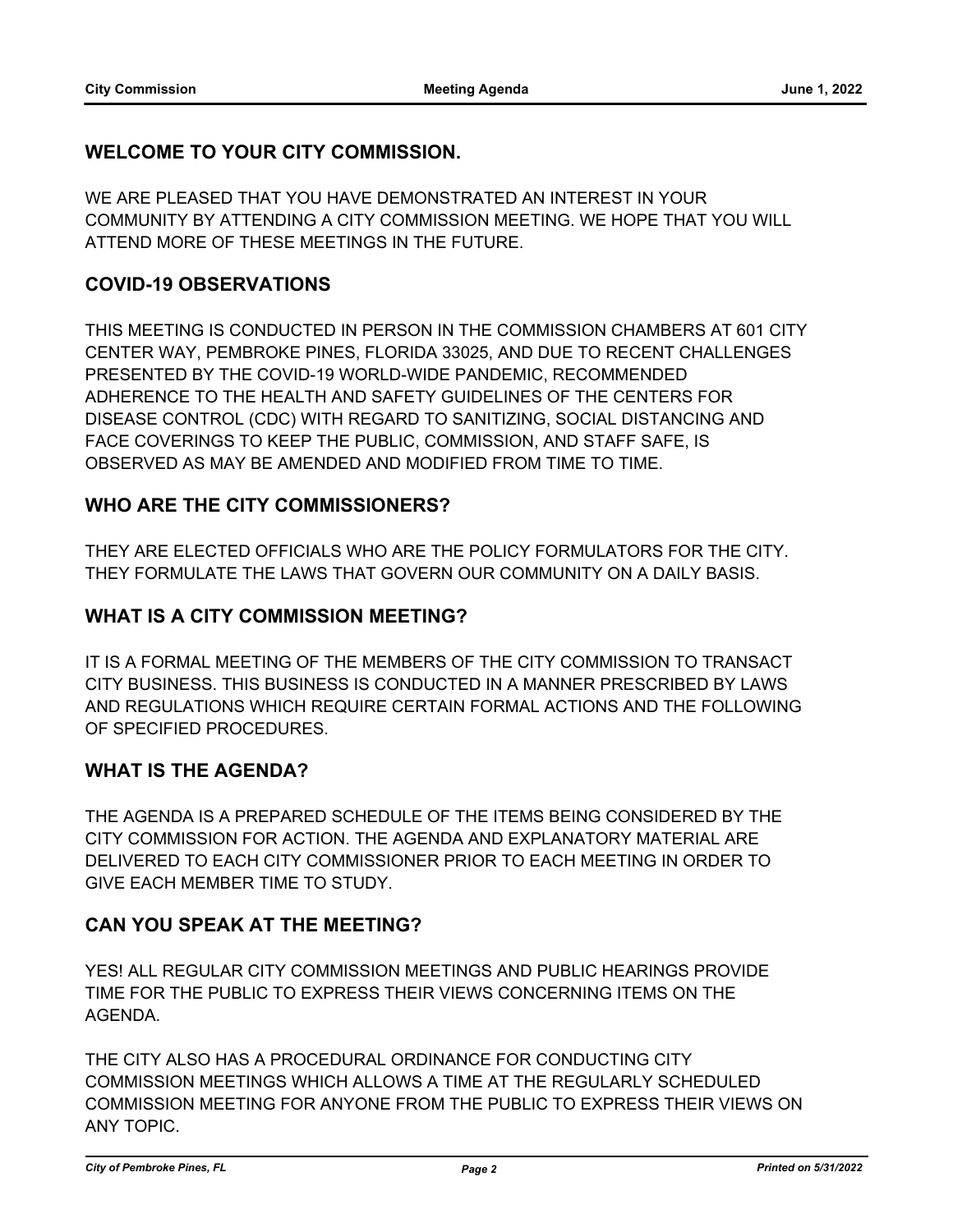# **TELEVISED**

THE PUBLIC CAN LISTEN TO AND VIEW COMMISSION MEETINGS ON TELEVISION AT: COMCAST CHANNEL 78, AND AT&T U-VERSE CHANNEL 99.

# **WEBSITE ACCESS TO LIVESTREAM:**

Online at https://www.ppines.com/135/Watch-Meeting---Live-Stream Live Stream of the Commission Meeting can also be viewed on Youtube at www.youtube.com.

#### **VIEW AGENDAS:**

Agendas may be viewed at https://ppines.legistar.com/Calendar.aspx

#### **ACCOMMODATIONS:**

IF ANY MEMBER OF THE PUBLIC REQUIRES ADDITIONAL INFORMATION ABOUT THIS CITY COMMISSION MEETING, PLEASE CONTACT:

MARLENE D. GRAHAM, CITY CLERK CITY OF PEMBROKE PINES 601 CITY CENTER WAY PEMBROKE PINES, FL 33025 954-450-1060 MGRAHAM@PPINES.COM

ANY PERSON WHO DECIDES TO APPEAL ANY DECISION OF THE COMMISSION WITH RESPECT TO ANY MATTER CONSIDERED AT THIS MEETING WILL NEED A RECORD OF THE PROCEEDINGS AND FOR SUCH PURPOSE, MAY NEED TO ENSURE THAT A VERBATIM RECORD OF THE PROCEEDINGS IS MADE WHICH RECORD INCLUDES TESTIMONY AND EVIDENCE UPON WHICH THE APPEAL IS TO BE BASED.

# **FURTHER INFORMATION**

PERSONS WITH DISABILITIES REQUIRING ACCOMMODATIONS IN ORDER TO PARTICIPATE SHOULD CONTACT THE CITY CLERK, 450-1050 AT LEAST 48 HOURS IN ADVANCE TO REQUEST SUCH ACCOMMODATION. IF ANYONE REQUIRES AUXILIARY AIDS FOR COMMUNICATION PLEASE CALL THE CITY CLERK AT LEAST THREE WORKING DAYS PRIOR TO ANY MEETING AT 954-450-1060.

# **THANK YOU.**

*City of Pembroke Pines, FL Page 3 Printed on 5/31/2022*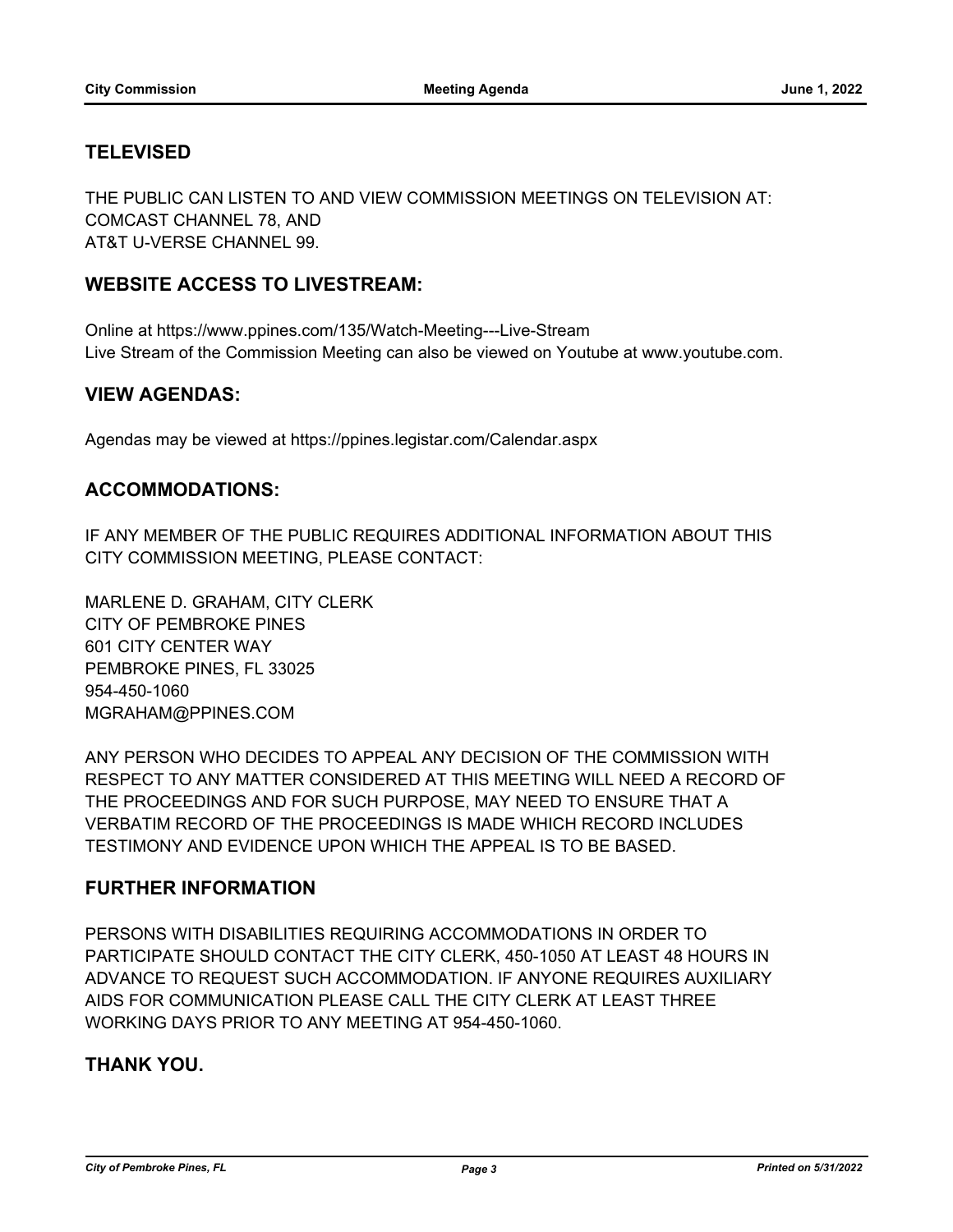WE THANK YOU FOR YOUR INTEREST IN ATTENDING THE CITY COMMISSION MEETING AND HOPE YOU WILL JOIN US AGAIN. IF YOU HAVE QUESTIONS OR DESIRE FURTHER EXPLANATIONS, PLEASE CONTACT THE CITY MANAGER AT 954-450-1040.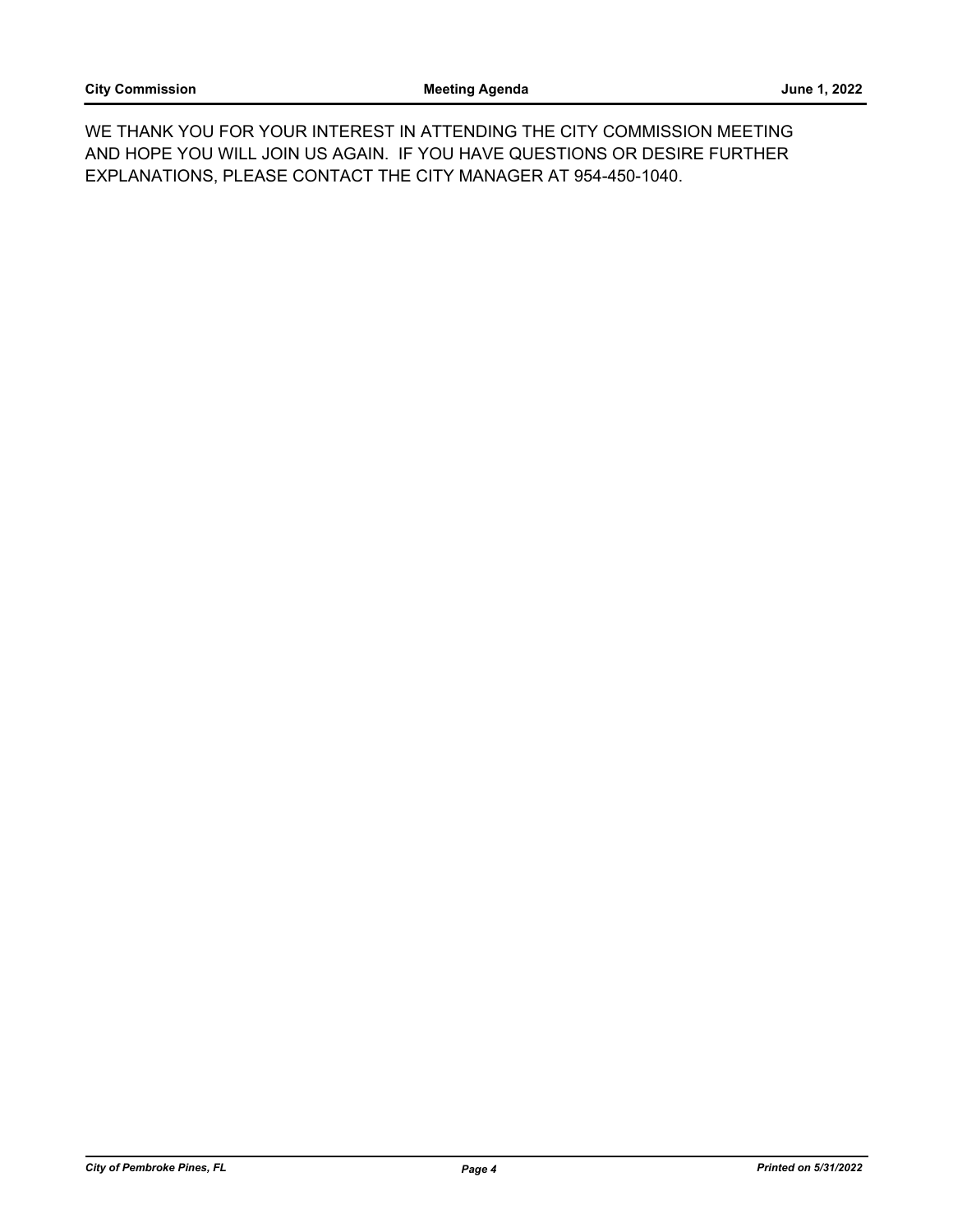# **6:00 PM BOARD NIGHT PRESENTATION OF ANNUAL REPORTS OF CITY BOARDS**

**WS-1** WS-1: PRESENTATION OF THE 2022 ANNUAL REPORTS OF THE FOLLOWING CITY BOARDS: ART & CULTURE BOARD, ACADEMIC VILLAGE ADVISORY BOARD, CHARTER ELEMENTARY MIDDLE SCHOOL, EDUCATION ADVISORY BOARD, ENVIRONMENTAL ADVISORY BOARD, ECONOMIC DEVELOPMENT BOARD, BOARD OF ADJUSTMENT, AND PLANNING AND ZONING BOARD. **[22-0429](http://ppines.legistar.com/gateway.aspx?m=l&id=/matter.aspx?key=15363)**

#### *Sponsors:* City Clerk

[1. 2021-2022 Arts and Culture Advisory Board Annual Report](http://ppines.legistar.com/gateway.aspx?M=F&ID=6b4ddb40-5110-443c-8b95-8fbeecf3ecf4.pdf) *Attachments:*

[2. 2021-2022 Diversity-Heritage Advisory Board-combined Annual Report](http://ppines.legistar.com/gateway.aspx?M=F&ID=19e539a4-f5f2-4635-9da3-fa1eef0f87b8.pdf)

[3. 2021-2022 Education Advisory Board-combined Annual Report](http://ppines.legistar.com/gateway.aspx?M=F&ID=fb0584e9-aded-42f6-bf62-0fdd360e148c.pdf)

[4. 2021-2022 Charter Elementary Middle School Advisory Board-combined Annu](http://ppines.legistar.com/gateway.aspx?M=F&ID=627e075e-7476-49e5-b391-e050fb83be15.pdf)al

[5. 2021-2022 Charter Academic Village Advisory Board-combined Annual Repor](http://ppines.legistar.com/gateway.aspx?M=F&ID=a71b7392-efe8-4207-a084-3cd441942bda.pdf)t

[6. 2021-2022 Economic Development Board EDB Annual Report May 2022](http://ppines.legistar.com/gateway.aspx?M=F&ID=07f2848a-6543-4551-b864-bccae64e692f.pdf)

[7. 2021-2022 Environmental Advisory Board RDC-EAB Annual Report REVISED](http://ppines.legistar.com/gateway.aspx?M=F&ID=7622234a-f87b-4251-8bbf-3fa033a462b6.pdf)

[8. Planning and Zoning Board Annual Review Summary 2019-2022](http://ppines.legistar.com/gateway.aspx?M=F&ID=fa596fbf-6c9a-4632-8b78-e0951a5fe672.pdf)

[9. 2021-2022 Board of Adjustment ANNUAL REPORT](http://ppines.legistar.com/gateway.aspx?M=F&ID=cc969478-8cf6-41c1-9447-e4ba57f659b3.pdf)

# **6:30 PM (or at such time as Board Night adjourns) REGULAR MEETING CALLED TO ORDER**

**ROLL CALL**

#### **PLEDGE OF ALLEGIANCE**

#### **PRESENTATIONS:**

**PRE-1 22-0334** PRESENTATION NO. 1: BROWARD COUNTY PROPERTY APPRAISER MARTY KIAR WILL BE PRESENTING UPDATES ON BROWARD COUNTY PROPERTY VALUES. **[22-0334](http://ppines.legistar.com/gateway.aspx?m=l&id=/matter.aspx?key=15272)**

*Sponsors:* City Manager

**PRE-2 22-0454** PRESENTATION NO. 2: MAYOR ORTIS WILL PRESENT A PROCLAMATION TO ELIZABETH BURNS RECOGNIZING JUNE 2022 AS CARIBBEAN AMERICAN HERITAGE MONTH IN THE CITY OF PEMBROKE PINES. **[22-0454](http://ppines.legistar.com/gateway.aspx?m=l&id=/matter.aspx?key=15388)**

*Sponsors:* Frank C. Ortis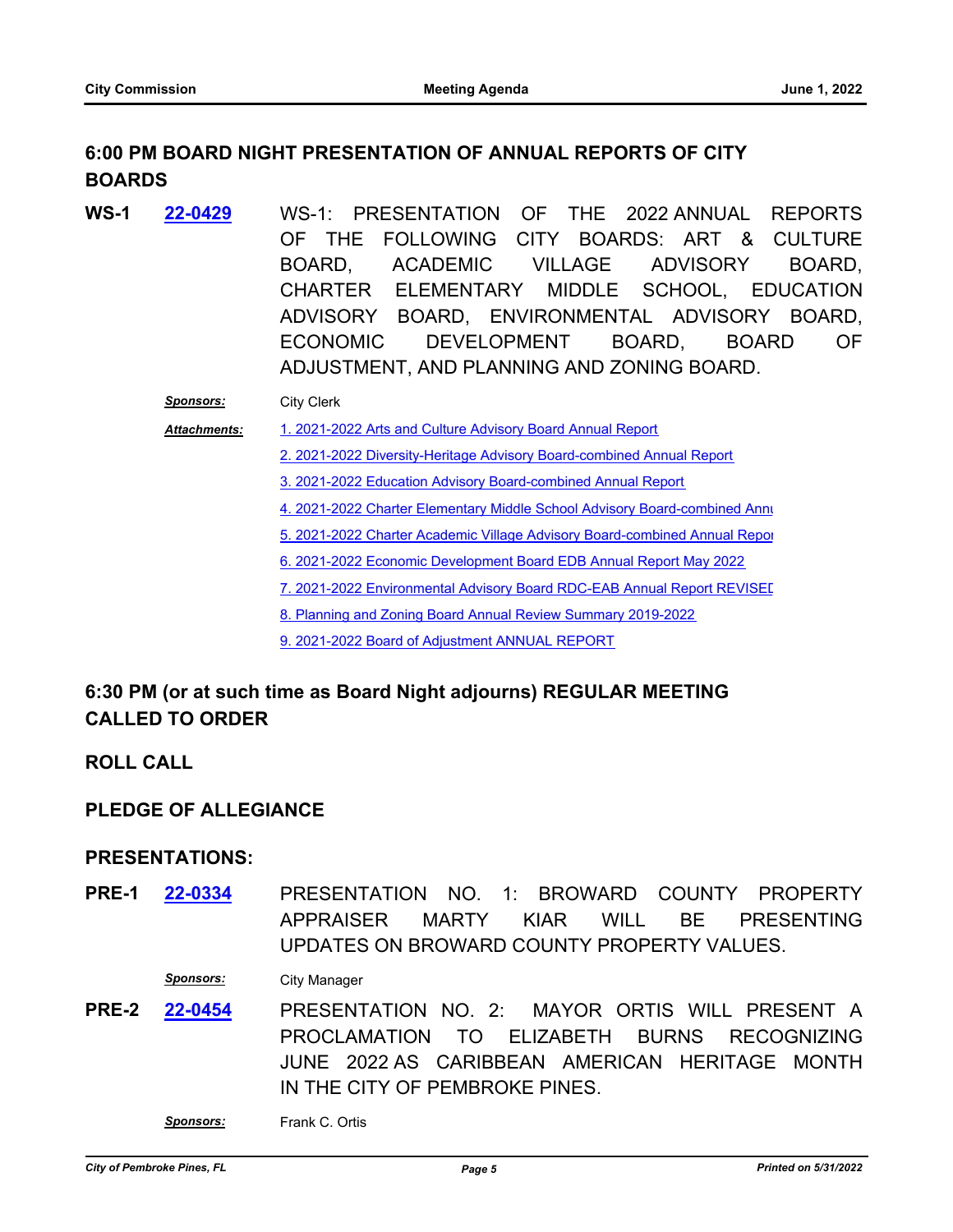**PRE-3** PRESENTATION NO. 3: MAYOR ORTIS WILL ANNOUNCE THE WINNER OF THE 2022 SPRING FLORIDA PREPAID SCHOLARSHIP RAFFLE SPONSORED BY THE PEMBROKE PINES CHARTER SCHOOL FOUNDATION, INC. **[22-0397](http://ppines.legistar.com/gateway.aspx?m=l&id=/matter.aspx?key=15335)**

*Sponsors:* Charter School Administrative Support Office

# **ANNOUNCEMENT OF ITEMS TO BE PULLED FROM AGENDA**

#### **COMMISSION AUDITOR REPORT:**

#### **APPEALS OF BOARD OF ADJUSTMENT DECISIONS:**

- 1. **22-0370** REQUEST FROM JIMMY NEWMON (CLAYTON SIGNS), AS AGENT FOR VERIZON, TO APPEAL THE PLANNING AND ZONING BOARD'S DENIAL OF COMMERCIAL ZONING VARIANCE #ZV 2022-04 FOR THE PROPERTY LOCATED AT 16040 PINES BOULEVARD, P-101. **[22-0370](http://ppines.legistar.com/gateway.aspx?m=l&id=/matter.aspx?key=15307)**
	- *Sponsors:* Planning and Economic Development Department
	- [1. Intent To Appeal Email Dated 4-20-2022](http://ppines.legistar.com/gateway.aspx?M=F&ID=fb869d2c-fc8e-43fc-9461-65dc613485bd.pdf) *Attachments:*
		- [2. Appeal Justification Letter](http://ppines.legistar.com/gateway.aspx?M=F&ID=cc318ba7-ddab-4ab3-a5a8-ba24045e3d79.pdf)
		- [3. Unified Development Application](http://ppines.legistar.com/gateway.aspx?M=F&ID=99a5a5cf-984c-4515-ae4e-52018e029a5e.pdf)
		- [4. Drawings and Elevations](http://ppines.legistar.com/gateway.aspx?M=F&ID=74b6c291-3817-47f6-b73a-2dad571bea74.pdf)
		- [5. Site Location Aerial](http://ppines.legistar.com/gateway.aspx?M=F&ID=b3271f1f-1a21-461b-960a-b1dcf9929a47.pdf)
		- [6. Portion of P & Z Board Minutes Dated April 14, 2022](http://ppines.legistar.com/gateway.aspx?M=F&ID=0a39756f-5074-4d35-9a48-d69617b84c87.pdf)

#### **ITEMS AT THE REQUEST OF THE PUBLIC**

#### **ANNOUNCEMENT OF BOARD AND COMMITTEE APPOINTMENTS**

#### **CONSENT AGENDA:**

**2. 22-0374** MOTION TO APPROVE THE PURCHASE AND INSTALLATION OF A NEW ACCESS CONTROL SYSTEM (ACS) FOR THE CITY OF PEMBROKE PINES POLICE DEPARTMENT FROM SAFEWARE, INC. IN THE AMOUNT NOT TO EXCEED \$122,610.17, UTILIZING OMNIA PARTNERS, PUBLIC SECTOR (FORMERLY U.S. COMMUNITIES GOVERNMENT PURCHASING ALLIANCE) CONTRACT # 4400008468, PURSUANT TO SECTION 35.18(C)(6) OF THE CITY'S CODE OF ORDINANCES. **[22-0374](http://ppines.legistar.com/gateway.aspx?m=l&id=/matter.aspx?key=15310)**

*Sponsors:* Police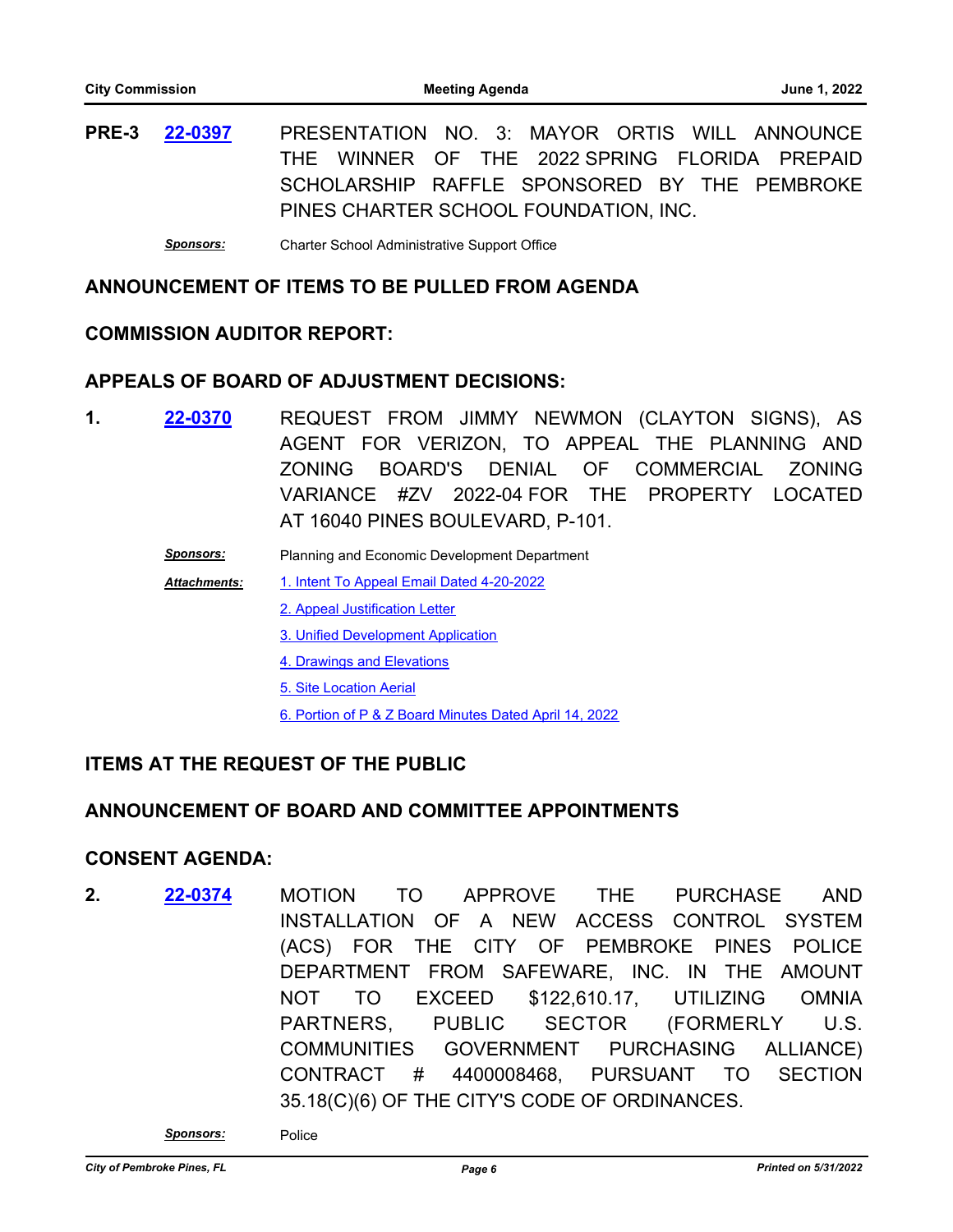#### [1. Safeware Quote](http://ppines.legistar.com/gateway.aspx?M=F&ID=9bfc8be7-40d1-47aa-9133-c0d4aee0461a.pdf) *Attachments:*

[2. Safeware Price List](http://ppines.legistar.com/gateway.aspx?M=F&ID=3bdee331-f715-4bac-9ebe-08c04d7aaf52.pdf)

[3. Cooperative Contract Due Diligence Sheet](http://ppines.legistar.com/gateway.aspx?M=F&ID=7ee9f9fa-5409-419d-ab9a-948b28b2563b.pdf)

[4. Safeware, Inc. Agreement - Access Control System \(ACS for the PD\)](http://ppines.legistar.com/gateway.aspx?M=F&ID=1491702b-a83b-4fa7-8ef2-38bd33c0edd0.pdf)

- **3. 22-0392 MOTION TO APPROVE THE AGREEMENT WITH WEEKLEY** ASPHALT PAVING, INC. FOR THE MILLING AND RESURFACING PROJECTS OF TOWNGATE NEIGHBORHOOD (NW 155TH AVENUE FROM NW 12TH STREET TO NW 15TH STREET AND 12TH STREET TO NW 15TH ST FROM DYKES ROAD TO NW 155TH AVENUE); OF SW 4TH STREET (FROM SW 178TH AVENUE WEST THROUGH SW 182ND AVENUE THROUGH TO SW 12TH STREET); AND OF NW 99TH AVE (FROM JOHNSON STREET TO WESTVIEW BOULEVARD) UTILIZING PRICING ESTABLISHED BY THE BROWARD COUNTY BID # PNC2119323B1, FOR A TOTAL AMOUNT NOT TO EXCEED \$808,558.56 WHICH INCLUDES A 10 % OWNER'S CONTINGENCY IN THE AMOUNT OF \$73,505.32, PURSUANT TO SECTION 35.18(C)(5) OF THE CITY'S CODE OF ORDINANCES. **[22-0392](http://ppines.legistar.com/gateway.aspx?m=l&id=/matter.aspx?key=15330)**
	- *Sponsors:* Engineering Division
	- 1. Weekley Asphalt Paving Piggyback on Broward County Contract from Bid F *Attachments:*
		- 2. Exhibit A Broward County Contract with Weekley Asphalt pusuant to Bid # F
			- [3. Exhibit B Contractor's Proposals](http://ppines.legistar.com/gateway.aspx?M=F&ID=194b1cce-6fe1-49a0-967b-6355c8c8ebd6.pdf)
			- [4. Exhibit C Drawings & Property Descriptions](http://ppines.legistar.com/gateway.aspx?M=F&ID=b5690ded-18fa-4242-8e9b-4265a3dc3ffe.pdf)
			- [5. Contract Renewal Notification Contract # PNC2119323B1\\_1 Roadway, Dr](http://ppines.legistar.com/gateway.aspx?M=F&ID=922733a7-2d78-420a-a77b-d9181d02fbe6.pdf)ainage
- **4.** MOTION TO APPROVE THE AGREEMENT BETWEEN THE CITY OF PEMBROKE PINES AND FORD & ASSOCIATES INC TO PROVIDE MUNICIPAL ADVISORY SERVICES TO THE CITY FOR AN INITIAL PERIOD OF FIVE YEARS WITH ONE ADDITIONAL FIVE-YEAR RENEWAL PERIOD. **[22-0407](http://ppines.legistar.com/gateway.aspx?m=l&id=/matter.aspx?key=15345)**

*Sponsors:* Finance

[1. Ford & Associates Agreement - Financial Advisor Services 2022 signed](http://ppines.legistar.com/gateway.aspx?M=F&ID=b32ba912-39f3-4121-bb79-86c2fc30c7d5.pdf) *Attachments:*

[2. G-42 Disclosures - Pembroke Pines - 2022.05.09](http://ppines.legistar.com/gateway.aspx?M=F&ID=46c5c4b7-93d0-4fa8-a586-1e5df4a3f2f8.pdf)

[3. Excerpt of the Minutes of December 15-2021 Meeting](http://ppines.legistar.com/gateway.aspx?M=F&ID=b96da9fc-5cef-45d7-b754-464e9cf47141.pdf)

[4. Expired Agreement - Ford & Associates Inc. \(All Backup\)](http://ppines.legistar.com/gateway.aspx?M=F&ID=5d63345f-a297-4774-b031-fba922b26213.pdf)

**5. [22-0417](http://ppines.legistar.com/gateway.aspx?m=l&id=/matter.aspx?key=15351)** MOTION TO RATIFY CITY MANAGER'S APPROVAL OF THE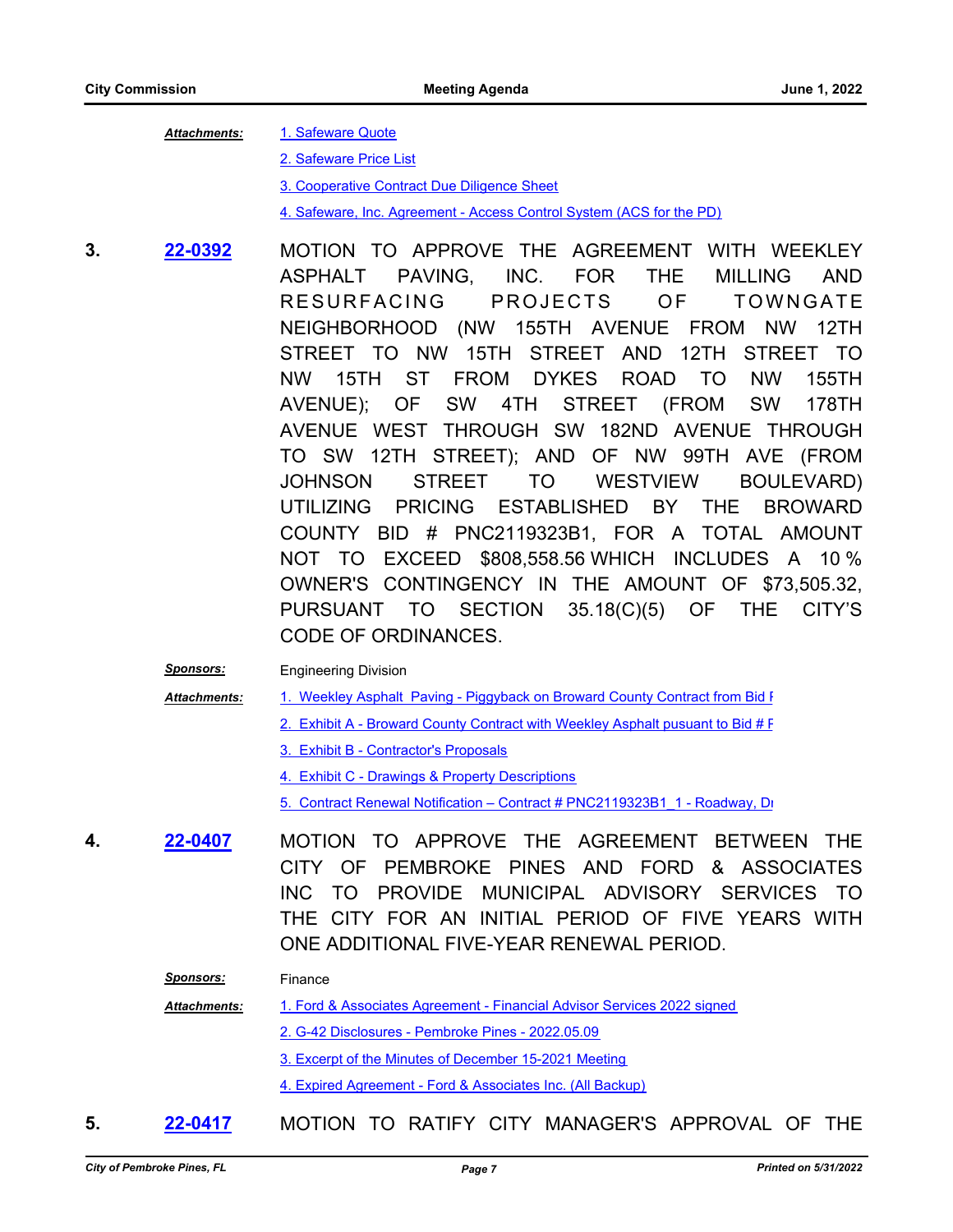AGREEMENT BETWEEN CHILDREN SERVICES COUNCIL AND THE CITY OF PEMBROKE PINES FOR A MAXIMIZING OUT OF SCHOOL TIME (MOST) GRANT FOR THE SPECIAL NEEDS SUMMER CAMP FOR 2022 IN THE AMOUNT OF \$116,995.

**Sponsors:** Recreation and Cultural Arts *Attachments:* [1. Children Services Council MOST Grant Agreement](http://ppines.legistar.com/gateway.aspx?M=F&ID=dc3bab25-ff6e-4c19-91e9-f1aed65bcedb.pdf)

- **6. <mark>22-0419</mark> MOTION TO APPROVE THE FINDINGS AND** RECOMMENDATION OF THE EVALUATION COMMITTEE AND TO AWARD RFQ # PSEN-22-01 "CCNA CONTINUING SERVICES FOR TRANSPORTATION AND GENERAL CIVIL ENGINEERING PROJECTS" TO CPH, INC. AND TO DIRECT THE CITY MANAGER TO NEGOTIATE A CONTRACT FOR SERVICES. **[22-0419](http://ppines.legistar.com/gateway.aspx?m=l&id=/matter.aspx?key=15353)**
	- **Sponsors:** Purchasing and Engineering Division
	- [1. PSEN-22-01 Bid Tabulation](http://ppines.legistar.com/gateway.aspx?M=F&ID=eaca9540-408f-4d97-b6cb-ca5892d5bf3b.pdf) [2. 05-18-2022 Meeting One Minutes](http://ppines.legistar.com/gateway.aspx?M=F&ID=9e305e52-f880-4a8b-b054-fd90ceae4f07.pdf) [3. 05-23-2022 Meeting Two Minutes](http://ppines.legistar.com/gateway.aspx?M=F&ID=db4dd374-dfb5-476c-b6c4-889b7c81fc82.pdf) [4. Meeting Two Summary Rankings and Score Sheets](http://ppines.legistar.com/gateway.aspx?M=F&ID=d90e44dc-d9cd-4c0c-8f87-ae9dfae45e2b.pdf) [5. Submittal by CPH, Inc.](http://ppines.legistar.com/gateway.aspx?M=F&ID=2eeff9a3-2554-4f2f-b868-b4051bb36d55.pdf) 6. PSEN-22-01 CCNA Continuing Services for Transportation and General Civil *Attachments:*
- **7. 22-0440 MOTION TO APPROVE THE PURCHASE OF BLEACHERS** TO REPLACE THE EXISTING BLEACHERS AT ACADEMIC VILLAGE CHARTER SCHOOL FROM SSE AND ASSOCIATES, INC. D/B/A SOUTHEASTERN SURFACES & EQUIPMENT IN THE AMOUNT NOT TO EXCEED \$130,024.64, UTILIZING PRICING ESTABLISHED FROM SOURCEWELL CONTRACT #091719, PURSUANT TO SECTION 35.18(C)(6) OF THE CITY'S CODE OF ORDINANCES. **[22-0440](http://ppines.legistar.com/gateway.aspx?m=l&id=/matter.aspx?key=15374)**

*Sponsors:* Public Services

[1. SSE & Associates, Inc. - Bleachers at Pines HS \(Sourcewell piggyback\) \(Ven](http://ppines.legistar.com/gateway.aspx?M=F&ID=2d4b367b-10ac-492f-b080-2bb6681c2694.pdf) [2. Exhibit A - RFP #091719 & Related Contract with HSC Hussey \(includes Sub](http://ppines.legistar.com/gateway.aspx?M=F&ID=5dbb2f76-6bcf-45ff-aa5e-c2d1eb838e4e.pdf) [3. Exhibit B - Southeastern Surfaces & Equipment quote & warranty](http://ppines.legistar.com/gateway.aspx?M=F&ID=eb88ea04-cadf-4025-8cd6-a0550f86c5b5.pdf) [4. Hussey Seating Authorized Dealer](http://ppines.legistar.com/gateway.aspx?M=F&ID=9371b09c-1edc-4f80-8d10-155efecf7bac.pdf) *Attachments:*

8. **22-0443** MOTION TO APPROVE CONTRACT BETWEEN HYLAND SOFTWARE, INC AND THE CITY OF PEMBROKE PINES TO **[22-0443](http://ppines.legistar.com/gateway.aspx?m=l&id=/matter.aspx?key=15377)**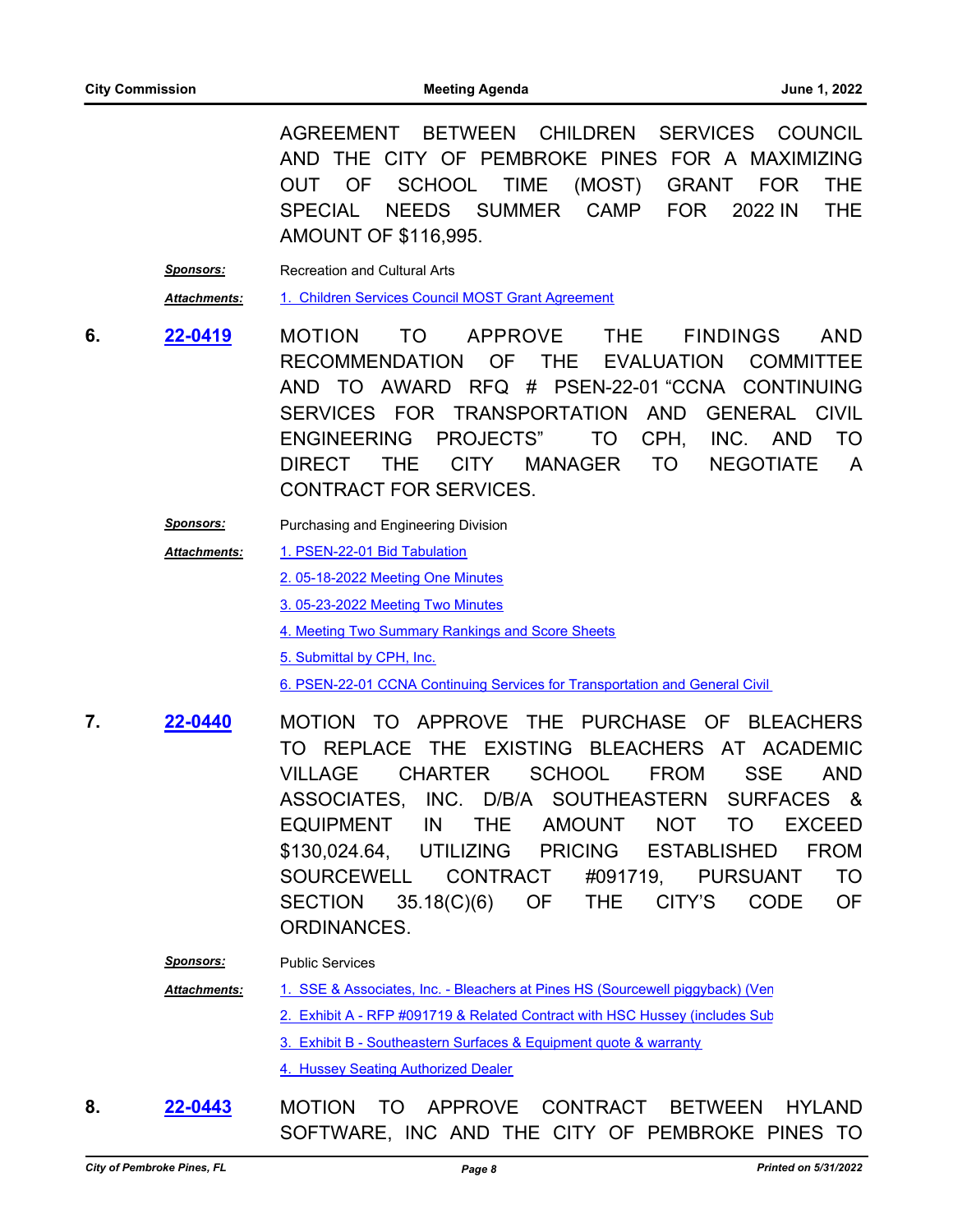UPGRADE THE CITY'S CURRENT ON-PREMISE HYLAND ONBASE DOCUMENT MANAGEMENT SOFTWARE AND DATABASE AND MIGRATING TO HYLAND'S HOSTED CLOUD PLATFORM FOR AN AMOUNT NOT TO EXCEED \$163,378.40, FOR AN INITIAL THREE YEAR PERIOD.

**Sponsors:** Technology Services Department [1. Proposed Hyland Agreement for Cloud Hosted Solution \(Vendor Executed\)](http://ppines.legistar.com/gateway.aspx?M=F&ID=1fb9e0d7-ca96-4449-b05b-ca06b37be5f2.pdf) [2. Proposed Hyland Statement of Work for the Migration to Hyland Cloud Hosted](http://ppines.legistar.com/gateway.aspx?M=F&ID=6f5ce559-0fbf-4490-a6b7-b7a599a25c54.pdf) 3. Current On-Premise Software License, Services & Support Agreement - Hylar *Attachments:*

**9. 22-0447 MOTION TO ESTABLISH THE FOLLOWING HEARING** DATES IN SEPTEMBER 2022: **[22-0447](http://ppines.legistar.com/gateway.aspx?m=l&id=/matter.aspx?key=15381)**

> THE FIRST BUDGET HEARING ON WEDNESDAY, SEPTEMBER 7, 2022 AT 6:00 P.M. FOLLOWED IMMEDIATELY BY THE REGULAR COMMISSION MEETING AT SUCH TIME AS THE FIRST BUDGET HEARING IS ADJOURNED; FIRE ASSESSMENT HEARING ON MONDAY, SEPTEMBER 12, 2022 AT 5:15 PM FOLLOWED IMMEDIATELY BY THE NUISANCE ABATEMENT ASSESSMENT HEARING AT SUCH TIME AS THE FIRE ASSESSMENT HEARING IS ADJOURNED; AND SECOND BUDGET HEARING ON WEDNESDAY, SEPTEMBER 21, 2022 AT 6:00 P.M. FOLLOWED IMMEDIATELY BY THE REGULAR COMMISSION MEETING AT SUCH TIME AS THE SECOND BUDGET HEARING IS ADJOURNED.

|     | <u>Sponsors:</u>    | Finance                                                                                                                                                                      |
|-----|---------------------|------------------------------------------------------------------------------------------------------------------------------------------------------------------------------|
|     | <b>Attachments:</b> | 1. September 2022 Calendar                                                                                                                                                   |
|     |                     | 2. 2022 TRIM Timetable for FY23 Budget                                                                                                                                       |
| 10. | 22-0448             | <b>APPROVE</b><br><b>REQUEST</b><br><b>ADVERTISE</b><br><b>MOTION</b><br>TO<br>TO.<br>SOLICITATION(S):                                                                       |
|     |                     | #<br>PL-22-03 "ECONOMIC<br><b>DEVELOPMENT</b><br><b>RFP</b><br>(A)<br>- TO UPDATE THE CITYWIDE<br><b>CONSULTANT</b><br><b>ECONOMIC</b><br>DEVELOPMENT STRATEGIC PLAN (EDSP)" |
|     | <b>Sponsors:</b>    | Purchasing                                                                                                                                                                   |
|     | <b>Attachments:</b> | 1. (A) PL-22-03 Economic Development Consultant - To Update the Citywide Eq                                                                                                  |
|     |                     | 2. (B) Boiler Plate                                                                                                                                                          |
| 11. | 22-0446             | THE.<br><b>APPROVE</b><br><b>PURCHASE</b><br><b>MOTION</b><br><b>AND</b><br>TO                                                                                               |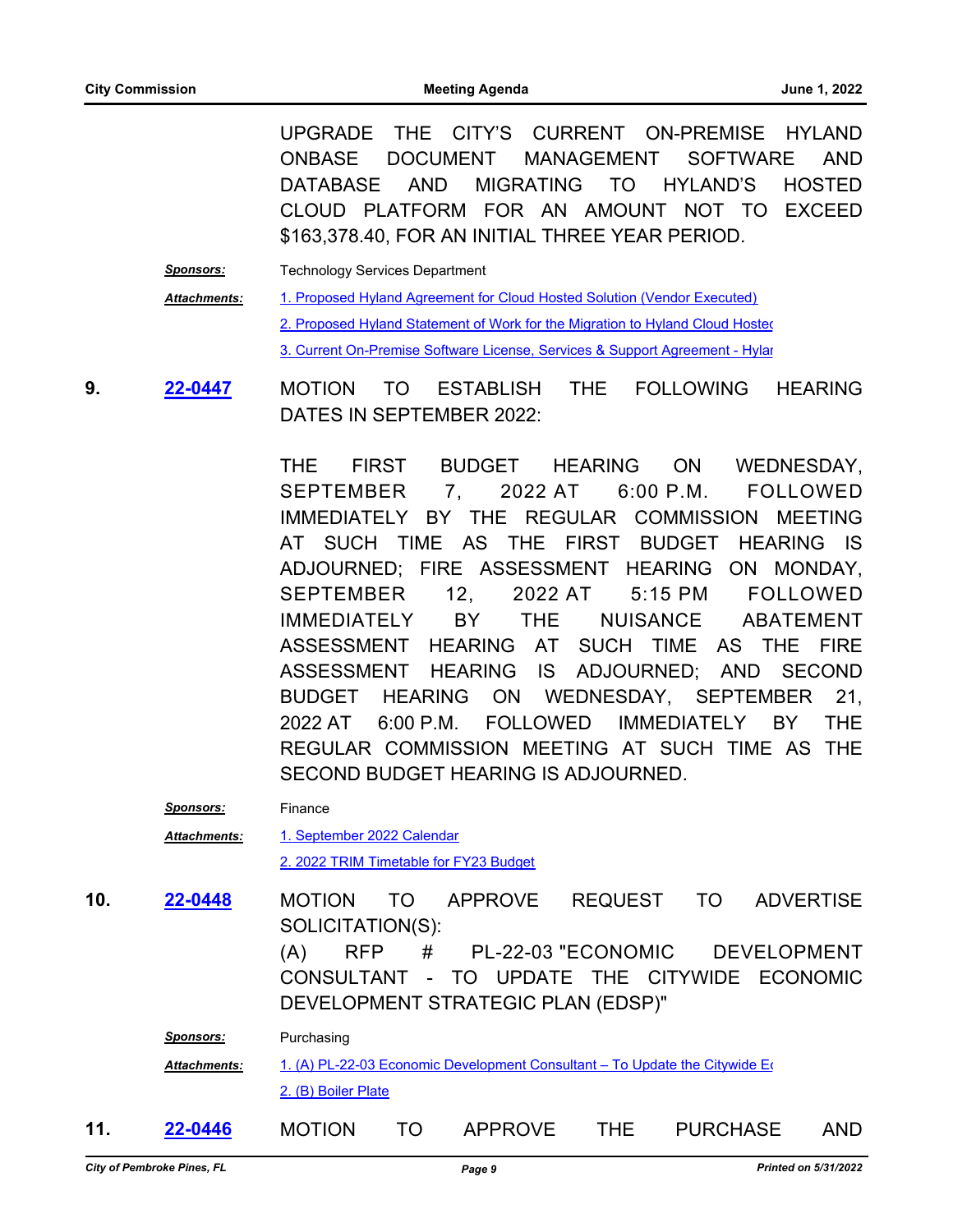INSTALLATION OF FLOORING IN VARIOUS AREAS OF THE PEMBROKE PINES CHARTER SCHOOLS FROM MOHAWK CARPET DISTRIBUTION, INC. IN THE AMOUNT NOT TO EXCEED \$180,080.90, WHICH INCLUDES A 5% OWNER'S CONTINGENCY IN THE AMOUNT OF \$8,575.28, UTILIZING PRICING ESTABLISHED BY THE STATE OF FLORIDA ALTERNATE SOURCE CONTRACT #30161700-20-ACS VIA THE SOURCEWELL CONTRACT # 080819-MCD, PURSUANT TO SECTION 35.18(C)(5) OF THE CITY'S CODE OF ORDINANCES.

*Sponsors:* Public Services

[1. 2022 Mohawk Carpet Distribution Inc. Agreement - State of FL Piggyback \(VE](http://ppines.legistar.com/gateway.aspx?M=F&ID=d06d481f-0ab3-4da7-b545-f3bc42568231.pdf)) [2. Exhibit A Mohawk Agreement No. 30161700-20-ACS](http://ppines.legistar.com/gateway.aspx?M=F&ID=c641e99b-6d31-4edc-bf43-4cb466fd29ee.pdf) [3. Exhibit B Vendor's Proposal](http://ppines.legistar.com/gateway.aspx?M=F&ID=eac69598-7de1-43c1-8c89-95cab3d851bf.pdf) *Attachments:*

[4. Mohawk Pricing List](http://ppines.legistar.com/gateway.aspx?M=F&ID=cb8bd7b8-d2b2-42f0-95e1-5bd836ed86e4.pdf)

**12. 22-0415 MOTION TO APPROVE THE POLICE DEPARTMENT'S ONE** YEAR RENEWAL OF ITS GRAYKEY FORENSIC SOFTWARE LICENSE IN THE AMOUNT OF \$27,995 FROM GRAYSHIFT, LLC. **[22-0415](http://ppines.legistar.com/gateway.aspx?m=l&id=/matter.aspx?key=15349)**

| Sponsors:           | <b>Police</b>                               |
|---------------------|---------------------------------------------|
| <b>Attachments:</b> | 1. Grayshift, LLC EULA (partially executed) |
|                     | 2. GrayShift Quote for GrayKey License      |

13. **22-0450** MOTION TO APPROVE THE SCHOOL RESOURCE OFFICER (SRO) SUMMER SCHOOL AGREEMENT BETWEEN THE CITY OF PEMBROKE PINES AND THE SCHOOL BOARD OF BROWARD COUNTY FOR THE 2021-2022 SCHOOL YEAR. **[22-0450](http://ppines.legistar.com/gateway.aspx?m=l&id=/matter.aspx?key=15384)**

*Sponsors:* City Commission *Attachments:* [1. School Resource Officer Summer School Agreement 2021-2022](http://ppines.legistar.com/gateway.aspx?M=F&ID=813d0e80-b74f-473f-8283-5bb9ad2a5b09.pdf)

14. **22-0320** MOTION TO APPROVE AN INTERLOCAL AGREEMENT FOR THE CREATION OF THE METRO TRANSPORTATION ENGINEERING & CONSTRUCTION COOPERATIVE (MTECC). **[22-0320](http://ppines.legistar.com/gateway.aspx?m=l&id=/matter.aspx?key=15258)**

*Sponsors:* Engineering Division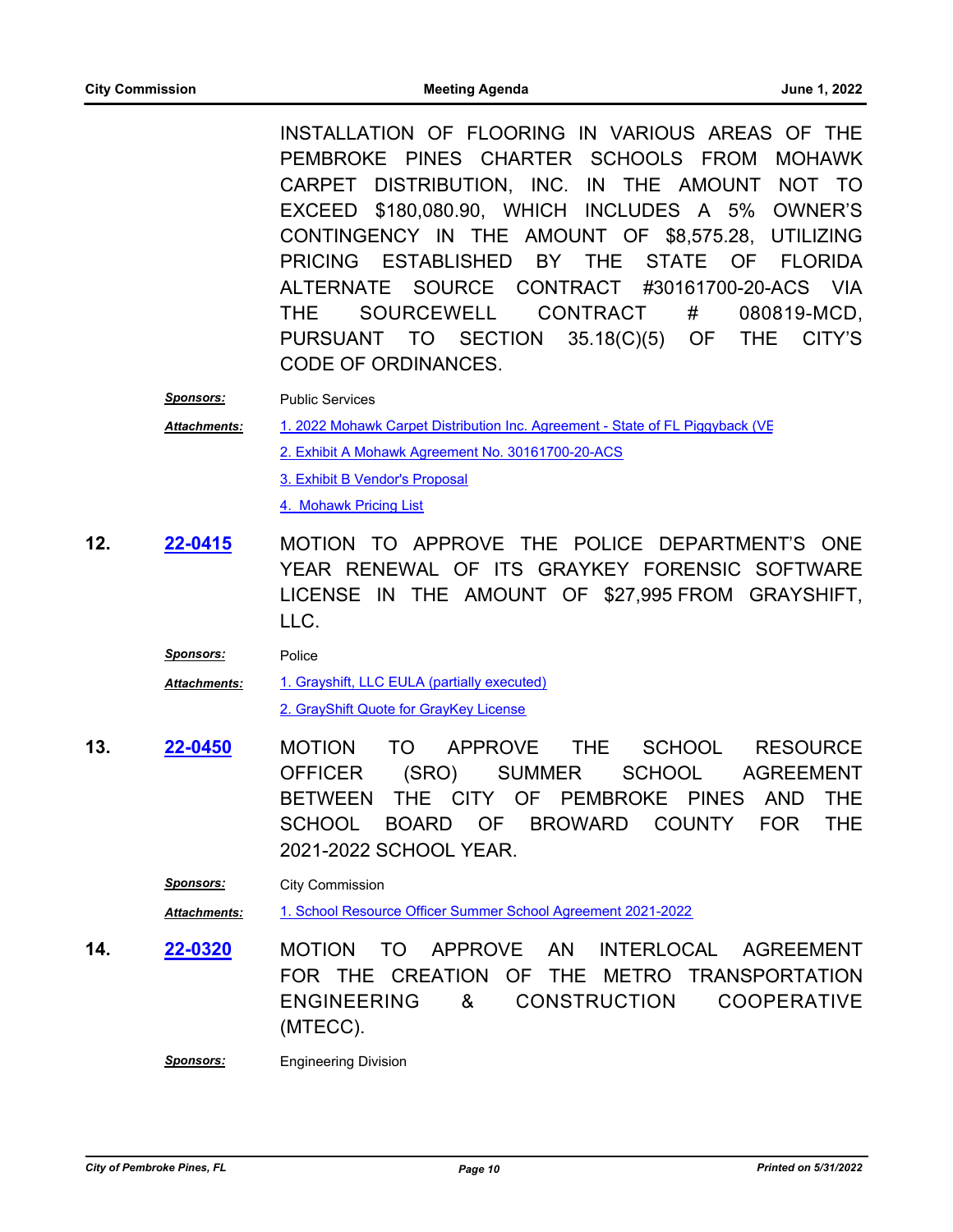| <b>Attachments:</b> | 1. MTECC ILA Presentation (2022-03-10) |
|---------------------|----------------------------------------|
|                     | 2. MTECC Interlocal Agreement          |
|                     | 3. LAP Certification Tool              |
|                     | 4. Feasibility Analysis - MTECC        |

15. 22-0464 MOTION TO APPROVE MINUTES OF PUBLIC HEARING AND REGULAR COMMISSION MEETING ON WEDNESDAY, MAY 18, 2022. **[22-0464](http://ppines.legistar.com/gateway.aspx?m=l&id=/matter.aspx?key=15398)**

*Sponsors:* City Clerk

*Attachments:* [1. 05-18-2022 Commission Meeting Minutes](http://ppines.legistar.com/gateway.aspx?M=F&ID=2a35acc2-9c81-480a-a71c-434eee2d4b00.pdf)

**16.** MOTION TO APPROVE A CHANGE ORDER TO THE CONTRACT WITH RTS WATER SOLUTIONS, LLC. FOR IFB # PSUT-21-03 "WATER METER INSTALLATION PROJECT" FOR THE PRICE INCREASE OF RESIDENTIAL WATER METER BACK FLOW PREVENTION CHECK VALVES AND METER BOXES IN THE AMOUNT NOT TO EXCEED \$26,902.95. **[22-0341](http://ppines.legistar.com/gateway.aspx?m=l&id=/matter.aspx?key=15279)**

*Sponsors:* Utility Division

[1. RTS Dual Check and Box Back Up](http://ppines.legistar.com/gateway.aspx?M=F&ID=ccbc4e08-78f2-4267-8e7c-6f314c81524d.pdf) [2. 12-01-21 Commission Approval](http://ppines.legistar.com/gateway.aspx?M=F&ID=a7a6e068-aab6-459f-a5ce-43aaa2f97f61.pdf) *Attachments:*

- **17. 22-0416 MOTION TO APPROVE THE PURCHASE OF THIRTEEN** (13) MOTOROLA APX8000XE ALL BAND PORTABLE RADIOS AND TWO (2) MOTOROLA APX8500 MOBILE RADIOS FOR THE FIRE DEPARTMENT FROM MOTOROLA SOLUTIONS, UTILIZING THE NASPO VALUEPOINT AGREEMENT # 00318, FOR A TOTAL AMOUNT NOT TO EXCEED \$127,456.53 UTILIZING URBAN AREA SECURITY INITIATIVE (UASI) GRANT FUNDS AND LOCAL FUNDS, PURSUANT TO SECTION 35.18(C)(5) OF THE CITY'S CODE OF ORDINANCES. **[22-0416](http://ppines.legistar.com/gateway.aspx?m=l&id=/matter.aspx?key=15350)**
	- *Sponsors:* Fire
	- [1. Motorola NASPO 00318 Quote](http://ppines.legistar.com/gateway.aspx?M=F&ID=fc7e60ff-cd2f-4fdc-bcd1-28107285fb20.pdf) [2. Motorola NASPO Master Agreement](http://ppines.legistar.com/gateway.aspx?M=F&ID=07b6e64e-53b9-4413-96c8-c748811c8687.pdf) [3. Motorola Products & Pricing 02.08.2022](http://ppines.legistar.com/gateway.aspx?M=F&ID=a5bfc919-3dc6-4ccd-8a0a-69a252528a9c.pdf) [4. UASI Grant Approval](http://ppines.legistar.com/gateway.aspx?M=F&ID=49289e34-e75f-4331-aec9-3fd4942a16e4.pdf) *Attachments:*
- **18. 22-0458** MOTION TO RESCIND THE PARTIAL AWARD OF IFB # TS-21-09 "CHROMEBOOK CARTS, COMPUTERS, **[22-0458](http://ppines.legistar.com/gateway.aspx?m=l&id=/matter.aspx?key=15392)**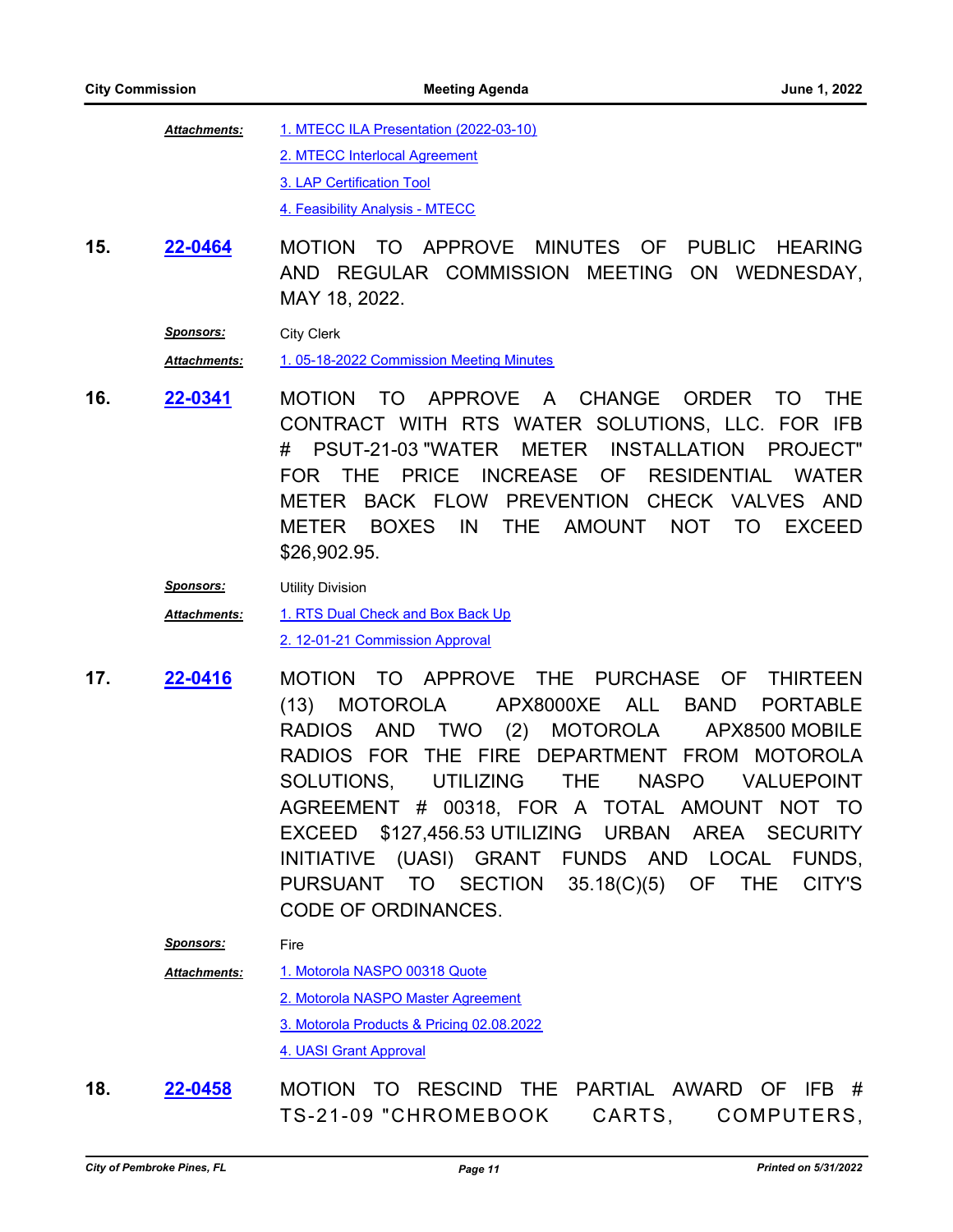CAMERAS, AND PROJECTORS FOR CHARTER SCHOOLS" FROM MVATION WORLDWIDE INC. IN THE AMOUNT OF \$48,300.

| <b>Sponsors:</b>    | <b>Technology Services Department</b> |
|---------------------|---------------------------------------|
| <b>Attachments:</b> | 1. 12-15-21 Commission Approval       |
|                     | 2.02-16-22 Commission Approval        |

19. **22-0462** MOTION TO APPROVE THE PURCHASE OF (84) LENOVO THINKCENTRE M75Q TINY DESKTOPS, (100) LENOVO THINKCENTRE M90Q TINY DESKTOPS, AND (30) LENOVO X1 CARBON LAPTOPS FOR THE CITY'S CHARTER SCHOOLS AND VARIOUS DEPARTMENTS IN THE AMOUNT NOT TO EXCEED \$199,522.36 FROM ODP BUSINESS SOLUTIONS, UTILIZING PRICING ESTABLISHED BY THE STATE OF FLORIDA ALTERNATE CONTRACT SOURCE # 43211500-WSCA-15-ACS VIA NASPO VALUEPOINT, PURSUANT TO SECTION 35.18(C) (5) OF THE CITY'S CODE OF ORDINANCES. **[22-0462](http://ppines.legistar.com/gateway.aspx?m=l&id=/matter.aspx?key=15396)**

*Sponsors:* Technology Services Department

*Attachments:*

[1. Lenovo Desktop Quote](http://ppines.legistar.com/gateway.aspx?M=F&ID=c2b097da-bd99-464e-8866-a9c81baa77dd.pdf)

[2. Additional Desktops and Laptops Quote](http://ppines.legistar.com/gateway.aspx?M=F&ID=64c95854-ac43-409e-bf7b-3bcf203d7a8c.pdf)

[3. Florida ACS Contract # 43211500-WSCA-15-ACS](http://ppines.legistar.com/gateway.aspx?M=F&ID=3bd76a1a-bf5c-4e0b-a823-d60e3f33a7e4.pdf)

[4. NASPO Master Lenovov 7.31.22](http://ppines.legistar.com/gateway.aspx?M=F&ID=7f12cd81-a2fb-4015-b5c1-7785673d8064.pdf)

[5. Lenovo Reseller List 5.24.2022](http://ppines.legistar.com/gateway.aspx?M=F&ID=7706304d-3b75-4193-8d2d-0dceb427b45f.pdf)

[6. Lenovo NASPO\\_Mar\\_2022\\_Desktop Price List](http://ppines.legistar.com/gateway.aspx?M=F&ID=ee0099cd-ba00-4feb-a64b-f53b38b99174.pdf)

7. Lenovo NASPO Mar\_2022\_Laptop Price List

#### **QUASI JUDICIAL CONSENT AGENDA:**

#### **ORDINANCES AND RESOLUTIONS:**

#### **SECOND READING ORDINANCES:**

#### **FIRST READING ORDINANCES:**

**20.** MOTION TO PASS PROPOSED ORDINANCE NO. 2022-07 ON FIRST READING. **[2022-07](http://ppines.legistar.com/gateway.aspx?m=l&id=/matter.aspx?key=15375)**

> PROPOSED ORDINANCE NO. 2022-07 IS AN ORDINANCE OF THE CITY COMMISSION OF THE CITY OF PEMBROKE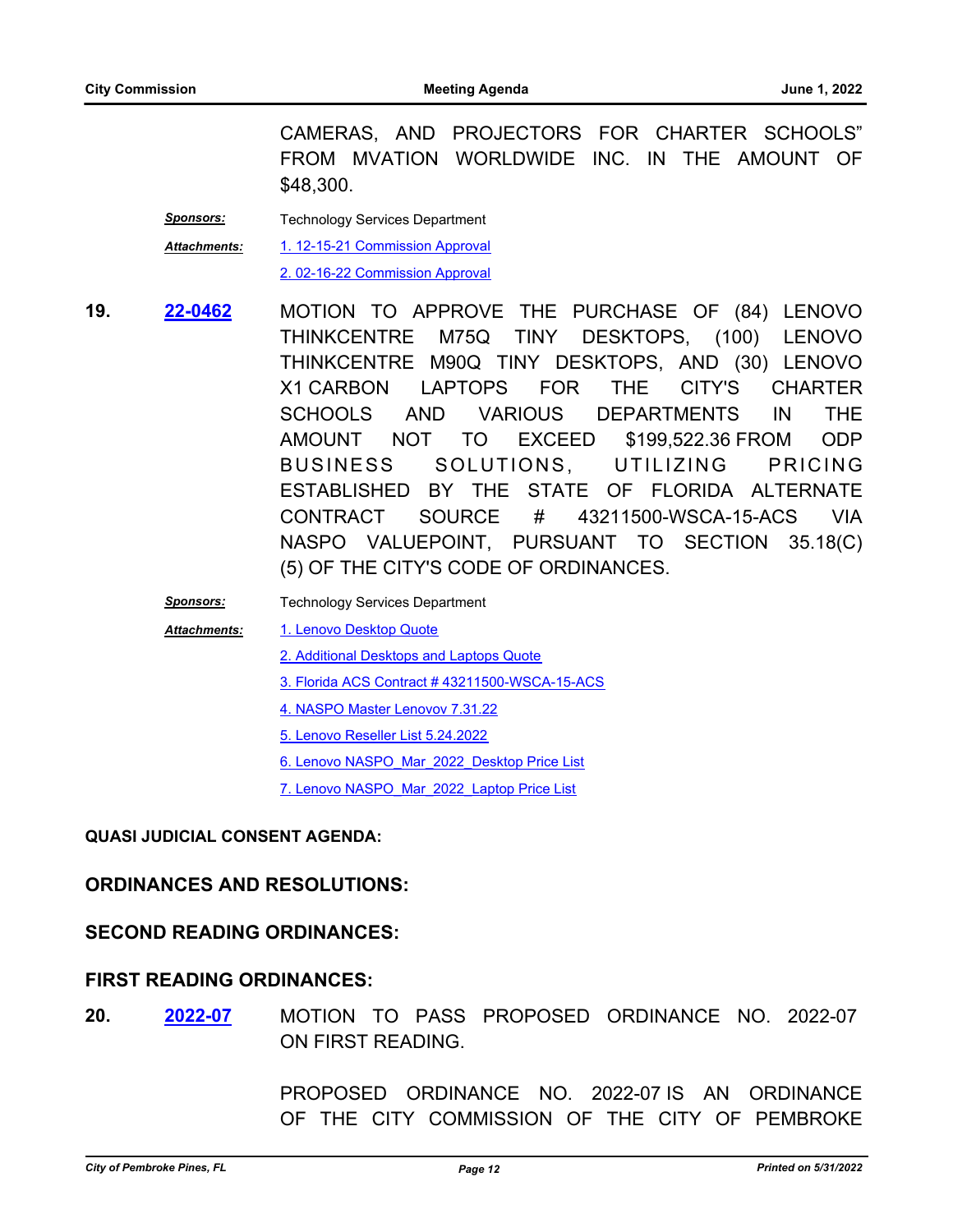PINES, FLORIDA, AMENDING CHAPTER 97, OF THE CITY CODE OF ORDINANCES, ENTITLED "PARKS AND RECREATION" BY SPECIFICALLY CREATING SECTION 97.29, ENTITLED "SMOKING PROHIBITED IN PARKS;" PROVIDING FOR SEVERABILITY; PROVIDING FOR CONFLICT; PROVIDING FOR CODIFICATION; AND, PROVIDING FOR AN EFFECTIVE DATE.

SECOND AND FINAL READING IS TENTATIVELY SCHEDULED FOR AUGUST 3, 2022

*Sponsors:* Parks and Recreation Director and Sorensen *Attachments:* [1. Proposed Ordinance No. 2022-07 \(No Smokig in Parks\)](http://ppines.legistar.com/gateway.aspx?M=F&ID=b43849c3-392d-48e7-89d5-6c9a66b48d80.pdf)

#### **RESOLUTIONS:**

**21.** 2022-R-06 MOTION TO ADOPT PROPOSED RESOLUTION 2022-R-06. **[2022-R-06](http://ppines.legistar.com/gateway.aspx?m=l&id=/matter.aspx?key=15053)**

> PROPOSED RESOLUTION 2022-R-06 IS A RESOLUTION OF THE CITY COMMISSION OF THE CITY OF PEMBROKE PINES, FLORIDA, APPROVING AND AUTHORIZING THE EXECUTION OF THE AMENDED FIRST AMENDMENT TO THE INTERLOCAL AGREEMENT WITH BROWARD COUNTY FOR SOLID WASTE DISPOSAL AND SUPPORT SERVICES, ATTACHED HERETO AS EXHIBIT "A"; AUTHORIZING THE CITY MANAGER TO TAKE ALL ACTIONS NECESSARY TO EFFECTUATE THE INTENT OF THE AMENDED FIRST AMENDMENT; PROVIDING FOR CONFLICTS; PROVIDING FOR SEVERABILITY; PROVIDING AN EFFECTIVE DATE.

*Sponsors:* Purchasing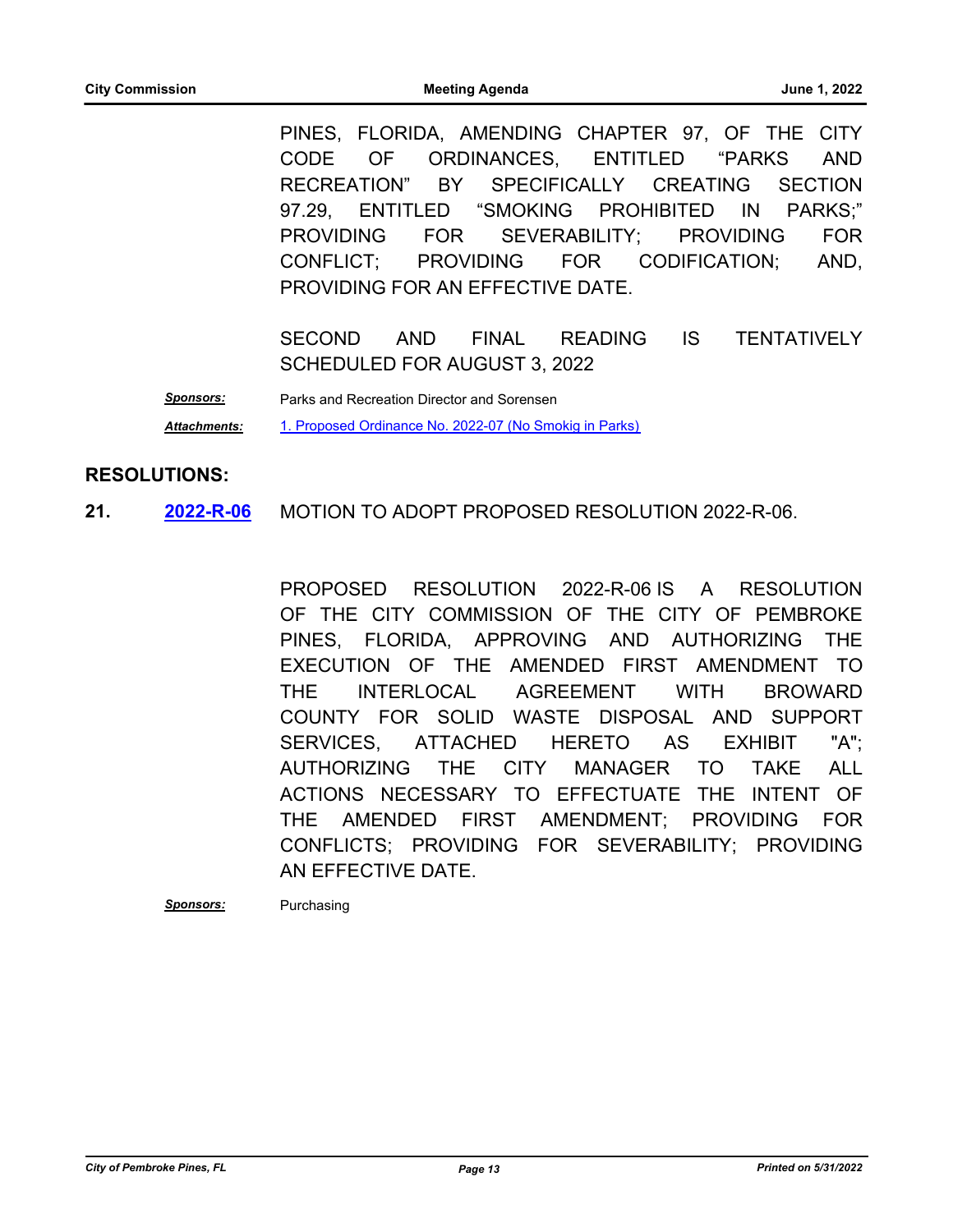| <b>Attachments:</b> | 1. Proposed Resolution 2022-R-06 - Approving Amended First Amendment to S      |
|---------------------|--------------------------------------------------------------------------------|
|                     | 2. Exhibit A - Amended First Amendment to Solid Waste ILA (removing Yard and   |
|                     | 3. First Amendment to Solid Waste ILA                                          |
|                     | 4. Original Agreement - Broward County ILA for Solid Waste Disposal and Supper |
|                     | 5. Commission Approval (2021-08-04)                                            |
|                     | 6. EWS Agreement (Without Exhibits)                                            |
|                     | 7. EWS Agreement - Exhibit A - RFP #AD-21-01                                   |
|                     | 8. EWS Agreement - Exhibit B - Proposal from EWS                               |
|                     | 9. EWS Agreement - Exhibit C - Rate Sheet                                      |
|                     | 10. EWS Agreement - Exhibit D - 10 Mile Radius Rings                           |
|                     | 11. EWS Agreement - 1st Amendment                                              |
|                     | 12. EWS Industrial Waste & Disposal Services Agreement with Waste Managen      |
|                     |                                                                                |
| .                   |                                                                                |

#### **REGULAR AGENDA:**

**22.** DISCUSSION AND POSSIBLE ACTION TO APPOINT ADRIANA "KIT" JORDAN AS A REGULAR MEMBER ON THE ART AND CULTURE ADVISORY BOARD. **[22-0460](http://ppines.legistar.com/gateway.aspx?m=l&id=/matter.aspx?key=15394)**

> **Sponsors:** Recreation and Cultural Arts *Attachments:* [1. Adriana Jordan-Board Application-AC](http://ppines.legistar.com/gateway.aspx?M=F&ID=1deaa170-4496-40d2-be62-1dac2ada6172.pdf)

#### **REPORTS OF LEAGUE REPRESENTATIVES**

# **REPORTS OF THE CITY MANAGER AND CITY ATTORNEY**

#### **COMMISSION ITEMS:**

**23. 22-0456** VICE MAYOR SCHWARTZ - ITEM 1: THE VICE MAYOR WILL DISCUSS THE STATUS OF SIGNIFICANTLY ESCALATING RESIDENTIAL RENTS IN THE CITY OF PEMBROKE PINES, IN BROWARD COUNTY, AND IN SOUTH FLORIDA, AS THEY AFFECT THE LIVES AND LIVELIHOODS OF THE CITIZENS AND RESIDENTS OF THE CITY, WITH A MUNICIPAL, AND PUBLIC PURPOSE INTENT TO POTENTIALLY CREATING CITY LEGISLATION PERTAINING TO THIS SUBJECT AND MATTER. **[22-0456](http://ppines.legistar.com/gateway.aspx?m=l&id=/matter.aspx?key=15390)**

> DISCUSSION AND POSSIBLE MOTION TO DIRECT THE CITY ATTORNEY'S OFFICE TO CONDUCT CERTAIN LEGAL RESEARCH REGARDING (A) THE 'FLORIDA RESIDENTIAL LANDLORD AND TENANT ACT FOUNDED IN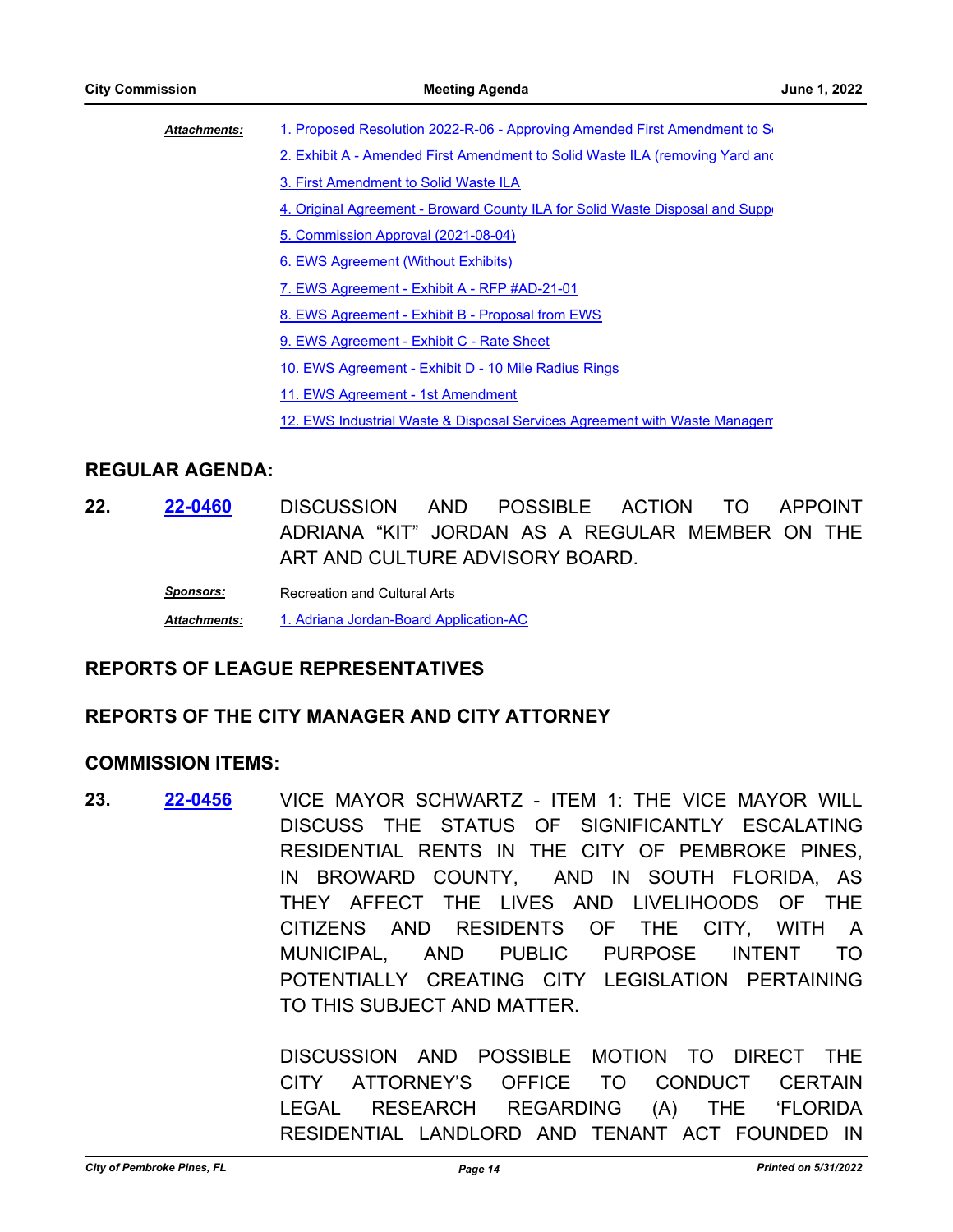PART 2 OF CHAPTER 83, FS; (B) THE PENDING BROWARD COUNTY ORDINANCE, YET TO BE HEARD FOR 2ND READING, PERTAINING TO RESIDENTIAL TENANCIES REQUIRING A WRITTEN NOTIFICATION PERIOD RELATED TO THE TERMINATION OF CERTAIN RESIDENTIAL TENANCIES AND RENT INCREASES, AND PROVIDING FOR COUNTY-WIDE ENFORCEMENT; AND (C) SECTION 166.043, FS, PERTAINING TO A LOCAL GOVERNMENT'S TECHNICAL ABILITY TO IMPOSE RENT CONTROLS UNDER VERY STRICT AND LIMITED SITUATIONS AND CONDITIONS.

*Sponsors:* Schwartz

[1. Agenda Attachment #1- VM Schwartz s. 166.043 F.S. \(00514482xC4B6A\)](http://ppines.legistar.com/gateway.aspx?M=F&ID=315dcd12-5f9a-41b2-9b14-5f1d6c3a392e.pdf) [2. Agenda Attachment #2 - Tenant Bill of Rights - Reso and proposed ordinance](http://ppines.legistar.com/gateway.aspx?M=F&ID=d182c458-8275-4ffa-a7a3-e3099b9c8a91.pdf) *Attachments:*

**24.** COMMISSIONER SIPLE - ITEM 1: DISCUSSION AND POSSIBLE ACTION TO DIRECT CITY ADMINISTRATION TO WORK ON GUIDELINES AND AN ORDINANCE TO BRING BACK TO COMMISSION FOR CONSIDERATION TO ESTABLISH A PEMBROKE PINES YOUTH COUNCIL MADE UP OF LOCAL PEMBROKE PINES HIGH SCHOOL STUDENTS THAT WILL ROTATE ON AN ANNUAL BASIS IN LINE WITH THE SCHOOL YEAR WITH THE GOAL OF HAVING OUR YOUTH LEARN ABOUT LEADERSHIP IN GOVERNMENT, ENGAGE IN THE BUSINESS OF OUR CITY AND PROVIDE INPUT AND RECOMMENDATIONS TO THE CITY COMMISSION WITH OVERSIGHT AND GUIDANCE FROM CITY ADMINISTRATION. **[22-0461](http://ppines.legistar.com/gateway.aspx?m=l&id=/matter.aspx?key=15395)**

*Sponsors:* Siple

#### **NEW BUSINESS:**

**OLD BUSINESS:**

**ADJOURN - 11:30 P.M.**